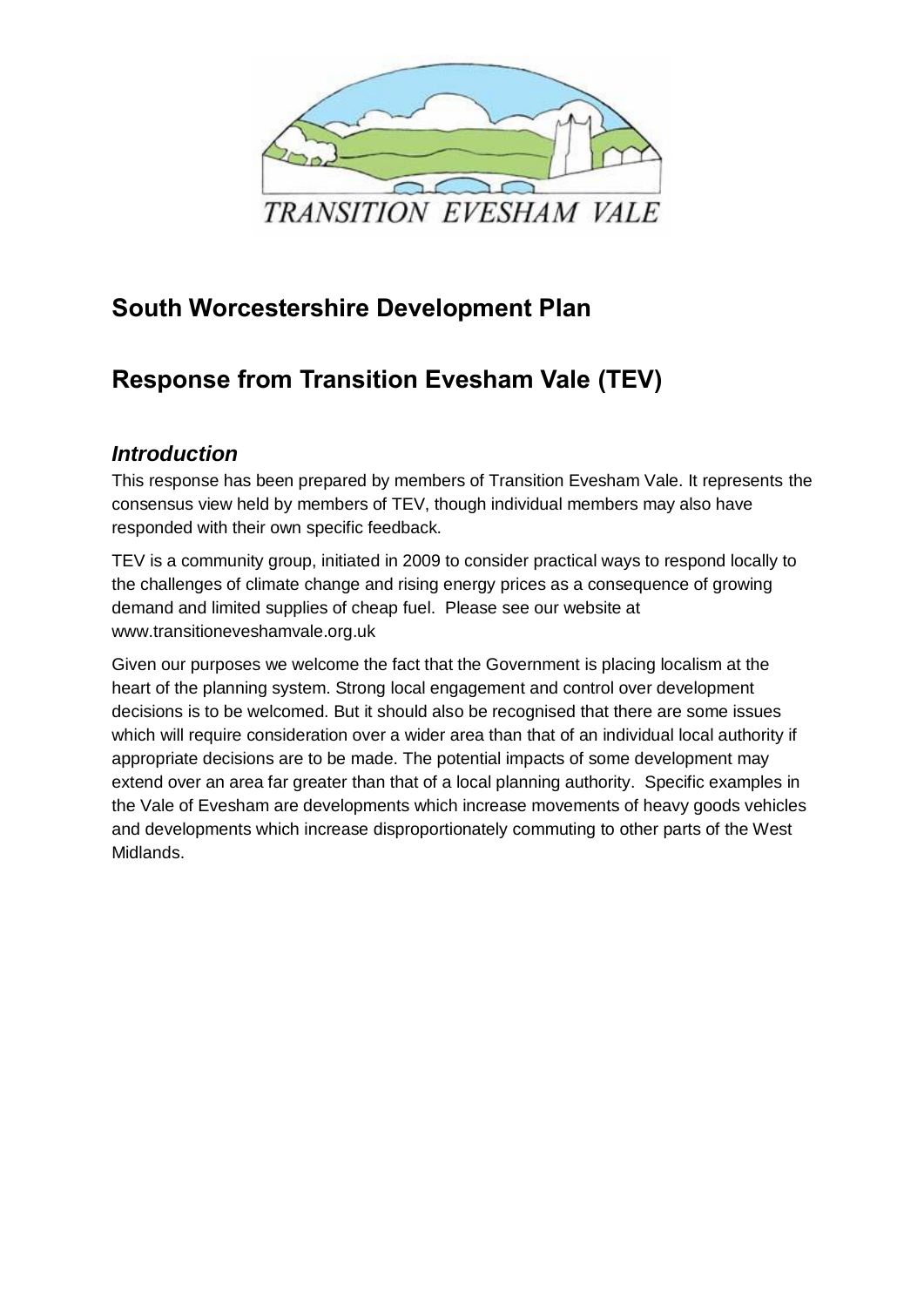#### *Summary of response*

- While there is much in this plan that we can and will support, we feel that a number of positive and practical opportunities are missed.
- The plan presents a comprehensive view from the *Planners'* perspective, but in facing the tough environmental and economic challenges ahead we believe it needs to consider more from the *Planet's* perspective
- There is limited evidence of the environmental impacts and costs of the proposed plan
- Much of the plan is based on an assumption that economic growth is inevitable. There is increasing evidence that this is not the case, and that we should plan our futures on the basis of prosperity without growth.
- Is economic growth desirable and equitable, let alone inevitable? Would quality of life, environment and wellbeing be better aims for the plan?
- SWDP26 design is particularly disappointing, as it appears to totally ignore any consideration of sustainable design
- It is not clear how local approval for planned developments will be measured or demonstrated? Will it involve a form of community referendum?
- Will applications for major development be subject to independent assessment? Will this be paid for by the applicants?
- The consultation document does not make sufficient reference to the importance of national, regional and cross-boundary issues which impact on South Worcestershire.
- It is not clear what incentives exist for local authorities to work together

To conclude…

- The South Worcestershire Development Plan provides a great opportunity to establish a more sustainable, and 21<sup>st</sup> Century pattern of local community-based living and working.
- We must ensure that this plan has the vision and ambition to secure long term prosperity, quality of life for all, and a low carbon economy for South Worcestershire – which should be the overall aim of this plan!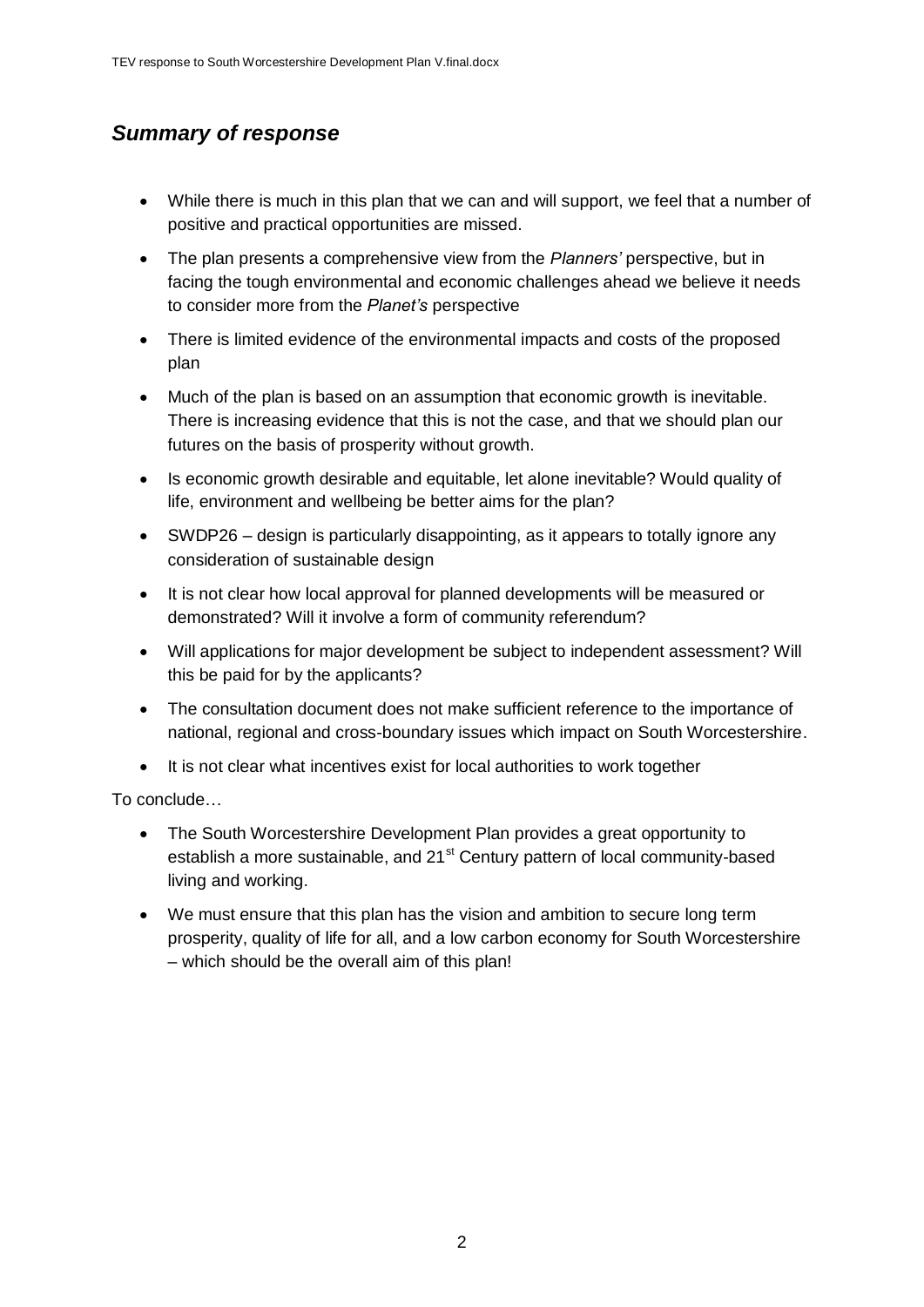# *Detailed response*

|                |              | <b>Support</b> |                                                                                                                                                                                                                                                                                                                                                                                                                                                                                                                                                                                                                                                                                                                                                                                                                                                                                                                                                                                                                                                                                                                                                                                                                                                                         |
|----------------|--------------|----------------|-------------------------------------------------------------------------------------------------------------------------------------------------------------------------------------------------------------------------------------------------------------------------------------------------------------------------------------------------------------------------------------------------------------------------------------------------------------------------------------------------------------------------------------------------------------------------------------------------------------------------------------------------------------------------------------------------------------------------------------------------------------------------------------------------------------------------------------------------------------------------------------------------------------------------------------------------------------------------------------------------------------------------------------------------------------------------------------------------------------------------------------------------------------------------------------------------------------------------------------------------------------------------|
| Page           | Paragraph    | Oppose         | Response                                                                                                                                                                                                                                                                                                                                                                                                                                                                                                                                                                                                                                                                                                                                                                                                                                                                                                                                                                                                                                                                                                                                                                                                                                                                |
|                |              | <b>Comment</b> |                                                                                                                                                                                                                                                                                                                                                                                                                                                                                                                                                                                                                                                                                                                                                                                                                                                                                                                                                                                                                                                                                                                                                                                                                                                                         |
| 6              | Foreword     | Comment        | Should purely economic prosperity lead the planning<br>strategy? We believe that the stated aim of this plan<br>should be to 'secure long term prosperity, quality of life<br>for all, and a low carbon economy' (as suggested later in<br>paragraph 27.3 of the plan)                                                                                                                                                                                                                                                                                                                                                                                                                                                                                                                                                                                                                                                                                                                                                                                                                                                                                                                                                                                                  |
| $\overline{7}$ | Foreword     | Support        | We have reduced the number of urban extensions on<br>greenfield sites                                                                                                                                                                                                                                                                                                                                                                                                                                                                                                                                                                                                                                                                                                                                                                                                                                                                                                                                                                                                                                                                                                                                                                                                   |
| 14             | 2.5          | Support        | The character of the natural landscape of S.<br>Worcestershire to be protected and enhanced                                                                                                                                                                                                                                                                                                                                                                                                                                                                                                                                                                                                                                                                                                                                                                                                                                                                                                                                                                                                                                                                                                                                                                             |
| 15             | 2.8          | Support        | The plan correctly acknowledges the need for flexible<br>transport and safer routes for pedestrians and cyclists                                                                                                                                                                                                                                                                                                                                                                                                                                                                                                                                                                                                                                                                                                                                                                                                                                                                                                                                                                                                                                                                                                                                                        |
| 17             | 2.14 Table 1 | Comment        | <b>Population and Housing</b><br>Single occupancy is enormously wasteful of current<br>housing stock. Should we assume this is inevitable, or<br>should we plan to encourage a change in behaviour<br>towards more efficient use of existing housing stock,<br>infrastructure and utilities? Should the plan not act to<br>encourage communities to make better use of existing<br>dwellings through either cohabitation, or subdivision of<br>existing buildings. Ownership of second homes in<br>villages should be dis-incentivised through council tax.<br>How many 'empty' dwellings are there that could be put<br>back into use?<br>The following excerpt provides some contextual<br>evidence:<br>There are now over 25 million empty bedrooms in<br>under-occupied homes in England - rooms that are<br>surplus to need based on the English Housing Standard.<br>Very many of these are in the homes of the retired, and<br>by 2026 empty bedrooms in the homes of the retired will<br>exceed 10 million. The British 'family home' is<br>increasingly not owned by families, but by older, post--<br>reproductive couples and single people.<br>Hoarding of Housing:<br>The intergenerational crisis in the housing market<br>by Matt Grifoith for IF.org.uk |
| 17             | 2.14 Table 1 | Comment        | <b>Employment and Jobs</b><br>Is the market demand from local people needing<br>housing, or property developers needing to expand their<br>business?                                                                                                                                                                                                                                                                                                                                                                                                                                                                                                                                                                                                                                                                                                                                                                                                                                                                                                                                                                                                                                                                                                                    |
| 18             | 2.14 Table 1 | Comment        | <b>Land use in South Worcestershire</b><br>The emphasis should be placed on using land and<br>buildings to support local jobs, but should not be based<br>on an assumption of growth in GDP. We need specific<br>emphasis on jobs which support the local economy and<br>increase local resilience.                                                                                                                                                                                                                                                                                                                                                                                                                                                                                                                                                                                                                                                                                                                                                                                                                                                                                                                                                                     |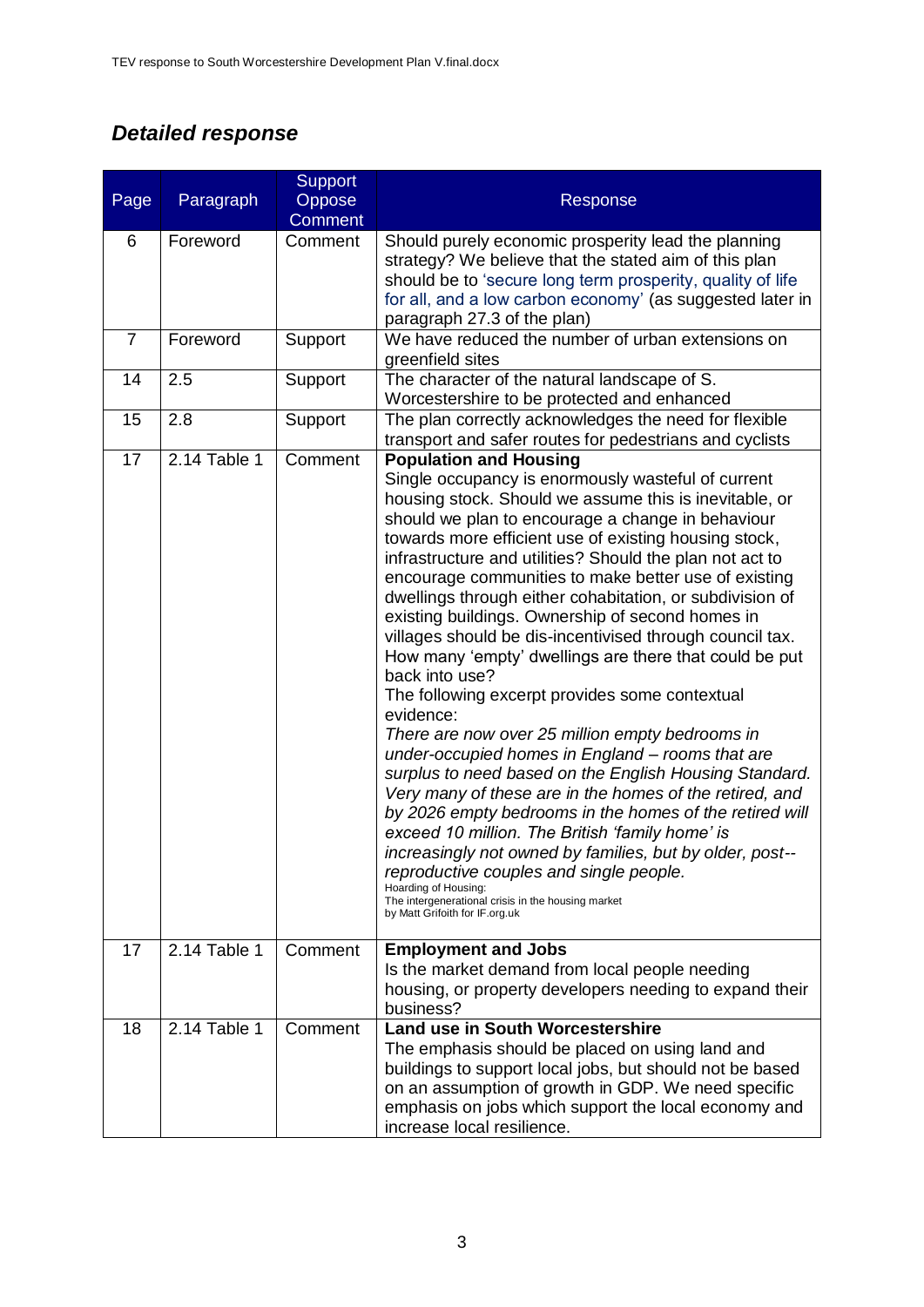| Page            | Paragraph                        | <b>Support</b><br>Oppose<br><b>Comment</b> | Response                                                                                                                                                                                                                                                                                                                                                                                                                                                                                                                                                                      |
|-----------------|----------------------------------|--------------------------------------------|-------------------------------------------------------------------------------------------------------------------------------------------------------------------------------------------------------------------------------------------------------------------------------------------------------------------------------------------------------------------------------------------------------------------------------------------------------------------------------------------------------------------------------------------------------------------------------|
| 18              | 2.14 Table 1                     | Comment                                    | <b>Retail</b><br>There is a major point missed here. The plan should<br>target and enable a shift back towards more local and<br>more specialist retail providers selling local products and<br>produce. This will reduce the colossal logistic and<br>carbon costs of the current retail model.<br>The switch in buying habits towards internet shopping<br>may also result in reduced need for high street retail<br>space. Vacated shops and offices could be converted<br>back to residential use, recreating vibrant town centre<br>communities. (E.g. Cowl St, Evesham) |
| 18              | 2.14 Table 1                     | Comment                                    | <b>Tourism</b><br>The estimates of future provision of hotel and holiday<br>accommodation appear to omit consideration of the<br>proposed lodge development at Evesham Country Park                                                                                                                                                                                                                                                                                                                                                                                           |
| 20              | 2.15                             | Comment                                    | In the first bullet, rather than economic prosperity as the<br>priority outcome, we would prefer the broader priority of<br>'Securing long term prosperity, quality of life for all, and<br>a low carbon economy' as referenced in paragraph 27.3                                                                                                                                                                                                                                                                                                                             |
| 20              | 2.15                             | Support                                    | Sustainable development which respects the<br>environmental qualities and capacity of South<br>Worcestershire                                                                                                                                                                                                                                                                                                                                                                                                                                                                 |
| 24              | 3.1                              | Comment                                    | We propose an additional bullet point, as follows:<br>Building a sustainable and resilient low carbon future for<br>South Worcestershire                                                                                                                                                                                                                                                                                                                                                                                                                                      |
| 25              | Vision                           | Comment                                    | We propose an extension to this Vision statement, as<br>follows:<br>Para 3farming and horticulture to continue to play an<br>important role in the local economy, and strengthened<br>local supply of food and other resources.<br>We propose an additional vision paragraph, as follows:<br>A transport infrastructure which enables safe and<br>sustainable movement using low carbon forms of<br>transport, including cycling, walking and mobility.                                                                                                                       |
| 26              | 3.6                              | Support                                    | Priority 4 – to prioritise the redevelopment of brownfield<br>sites within urban areas to aid the regeneration of<br>city/town centres                                                                                                                                                                                                                                                                                                                                                                                                                                        |
| 27              | 3.6                              | Support                                    | Stronger communities - objective 4 - to allocate most<br>development in locations with good access to local<br>services and where transport choice is maximised                                                                                                                                                                                                                                                                                                                                                                                                               |
| 27              | 3.6                              | Support                                    | We strongly support all the objectives in 'A better<br>environment for today and tomorrow'.                                                                                                                                                                                                                                                                                                                                                                                                                                                                                   |
| $29 -$<br>30    | $4.2 - 2, 3, 5,$<br>6, 9, 10, 12 | Support                                    | We support these principles as referenced                                                                                                                                                                                                                                                                                                                                                                                                                                                                                                                                     |
| $\overline{31}$ | 4.3                              | Object                                     | In view of our comments relating to 2.14 – Population<br>and Housing, we would challenge the need for this<br>quantity of new housing, when much better use could be<br>made of existing housing stock                                                                                                                                                                                                                                                                                                                                                                        |
| 32              | 4.7                              | Support                                    | Prevention of urban sprawl                                                                                                                                                                                                                                                                                                                                                                                                                                                                                                                                                    |
| 36              | SWDP1                            | Support                                    | We support the principles outlined on P36                                                                                                                                                                                                                                                                                                                                                                                                                                                                                                                                     |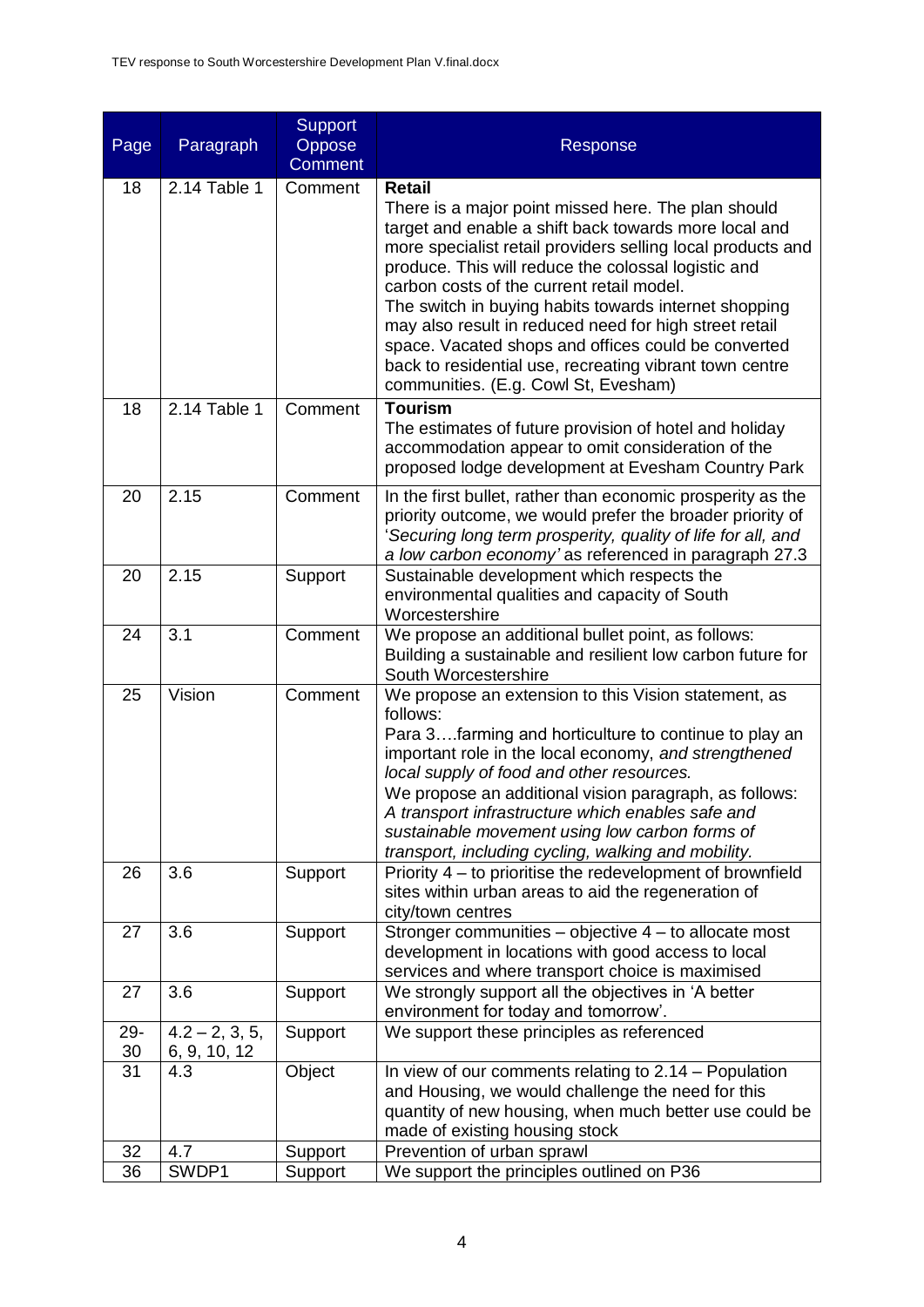| Page      | Paragraph | <b>Support</b><br>Oppose<br><b>Comment</b> | Response                                                                                                                                                                                                                                                                                                                                                                                                                                                                                                                                                                                                                     |
|-----------|-----------|--------------------------------------------|------------------------------------------------------------------------------------------------------------------------------------------------------------------------------------------------------------------------------------------------------------------------------------------------------------------------------------------------------------------------------------------------------------------------------------------------------------------------------------------------------------------------------------------------------------------------------------------------------------------------------|
| 44        | 4.29      | Support                                    | Unlike central government's proposed revision to local<br>planning regulations, the definition of 'Sustainable<br>Development' is spelt out in detail in SWDP3.                                                                                                                                                                                                                                                                                                                                                                                                                                                              |
| 44-<br>45 | SWDP3     | Support<br>Comment                         | We welcome the commitment to Code 6 and BREEAM<br>'excellent'. However, we would urge you to go further,<br>following the examples of planning authorities both in<br>UK (Camden) and overseas (Sweden) to adopt the<br>Passivhaus standard for all new properties e.g London<br>Borough of Camden, who in their Local Development<br>Framework 'strongly encourage schemes to meet the<br>Passivhaus standard.'<br>Councils should also ensure that developments that<br>have already received approval are built according to<br>the current standards rather than those in force when<br>planning permission was granted. |
| 46        | 4.34      | Object                                     | Rejection of this option suggests that commercial<br>influences are considered a higher priority than the long<br>term sustainability and resilience of our communities<br>and the planet.                                                                                                                                                                                                                                                                                                                                                                                                                                   |
| 47        | 4.36      | Support                                    | We are pleased to see recognition that demand<br>responsive forms of public and community based<br>transport such as community buses will be needed. Also<br>support the aim to improve transport choice to enhance<br>rural accessibility.                                                                                                                                                                                                                                                                                                                                                                                  |
| 48        | 4.39      | Comment                                    | While it is good to see recognition of the need for<br>improvements to walking, cycling and public transport<br>facilities, there is a need for more rigorous enforcement<br>of this with developers, as there is little evidence that<br>money previously set aside under section 106<br>agreements has been used to improve cycling and<br>pedestrian infrastructure.                                                                                                                                                                                                                                                      |
| 48        | 4.40      | Support                                    | Focus new development to minimise transport<br>movements                                                                                                                                                                                                                                                                                                                                                                                                                                                                                                                                                                     |
| 49        | LTP3      | Comment                                    | TEV gave comprehensive feedback to the LTP3<br>consultation, and was pleased to see evidence that<br>some of our feedback had been considered in the final<br>plan.                                                                                                                                                                                                                                                                                                                                                                                                                                                          |
| 50        | 4.48      | Support                                    | TEV supports the proposal to develop Worcestershire<br>Parkway station                                                                                                                                                                                                                                                                                                                                                                                                                                                                                                                                                       |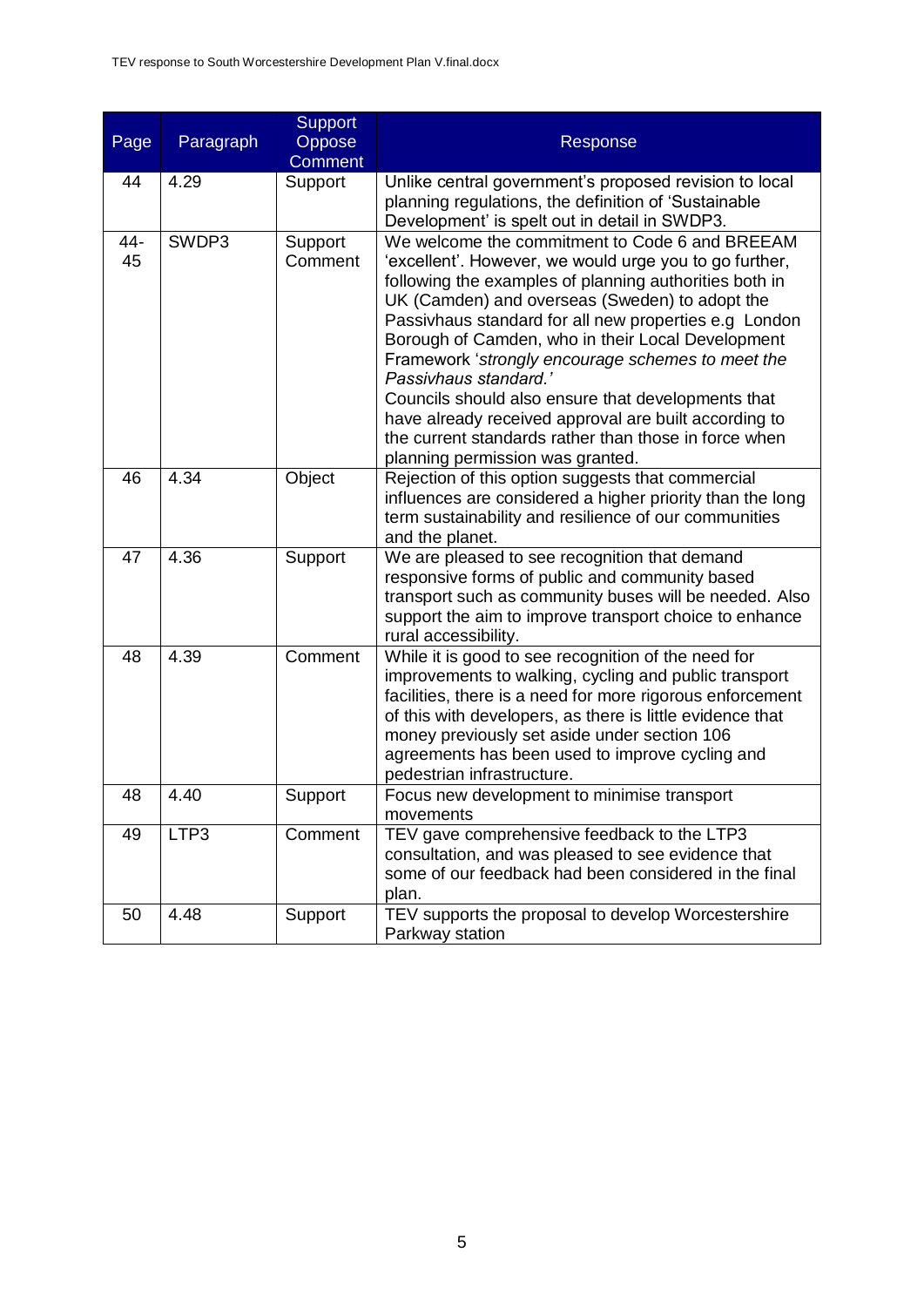| Page        | Paragraph       | <b>Support</b><br>Oppose<br><b>Comment</b> | Response                                                                                                                                                                                                                                                                                                                                                                                                                                                                                                                                                                                                                                                                                                                                                                                                                                                           |
|-------------|-----------------|--------------------------------------------|--------------------------------------------------------------------------------------------------------------------------------------------------------------------------------------------------------------------------------------------------------------------------------------------------------------------------------------------------------------------------------------------------------------------------------------------------------------------------------------------------------------------------------------------------------------------------------------------------------------------------------------------------------------------------------------------------------------------------------------------------------------------------------------------------------------------------------------------------------------------|
| $53-$<br>55 | SWDP4           | Object                                     | While addressing many of the needs for transport in the<br>area, we believe this section misses a number of key<br>opportunities:<br>There is no recognition of the need to reduce the<br>$\bullet$<br>massive carbon emissions from heavy goods<br>vehicles, which lead to a very high per capita carbon<br>footprint for residents of Wychavon<br>There is potential for the provision of rail freight hubs<br>to take freight off the road e.g. at Honeybourne<br>Re-open rail link between Cheltenham, Honeybourne<br>and Birmingham to reduce commuting traffic in the<br>Vale of Evesham<br>No mention is made of provision of infrastructure for<br>low carbon transport such as electric vehicles<br>No mention is made of the need to reduce vehicle<br>ownership, incentivised by encouraging<br>developments without garages but with cycle<br>storage. |
| 56          | 4.5 SWDP5       | Comment                                    | The plan recognises the value of green infrastructure,<br>but could say more about how this contributes to 'quality<br>of life for all' and the wellbeing of the planet and its<br>people.                                                                                                                                                                                                                                                                                                                                                                                                                                                                                                                                                                                                                                                                         |
| 59          | SWDP5           | Support                                    | We support the aim to reduce the fragmentation of<br>habitats to protect biodiversity                                                                                                                                                                                                                                                                                                                                                                                                                                                                                                                                                                                                                                                                                                                                                                              |
| 95          | 7.2             | Object                                     | Whilst there may be frequent buses from Evesham to<br>Cheltenham, the journey time is excessive                                                                                                                                                                                                                                                                                                                                                                                                                                                                                                                                                                                                                                                                                                                                                                    |
| 95          | 7.3             | Support                                    | We support recognition of the importance of the<br>conservation area                                                                                                                                                                                                                                                                                                                                                                                                                                                                                                                                                                                                                                                                                                                                                                                               |
| 97          | 7.1.1<br>SWDP11 | Support                                    | We are pleased to support the following proposals within<br>SWDP11<br>Use of brownfield sites for development<br>Improved parking provision at Evesham Railway<br><b>Station</b><br>New pedestrian / cycle bridge connecting<br>Hampton with Evesham Town Centre<br>Existing open space will be protected and<br>enhanced                                                                                                                                                                                                                                                                                                                                                                                                                                                                                                                                          |
| 97          | SWDP11          | Object                                     | No mention is made of the pedestrian and cycle bridge<br>from Bengeworth Marina to Common Rd, Evesham, as<br>detailed in LTP3. This is particularly necessary in the<br>light of the proposed development on Offenham Rd, and<br>the poor air quality in Port St.                                                                                                                                                                                                                                                                                                                                                                                                                                                                                                                                                                                                  |
| 97          | SWDP11          | Object                                     | We are disappointed that there are no proposals for an<br>integrated approach to sustainable transport within<br>Evesham with a network of cycle routes and pedestrian<br>walkways to reduce the need for travel by car.<br>(Evesham Vale Cycle Forum are preparing a proposal<br>for this)                                                                                                                                                                                                                                                                                                                                                                                                                                                                                                                                                                        |
| 98          | <b>SWDP11/5</b> | Object                                     | Part of the site is at risk of flooding, and is part of the<br>'green corridor' around the town centre. The site may be<br>more suitable for community allotments                                                                                                                                                                                                                                                                                                                                                                                                                                                                                                                                                                                                                                                                                                  |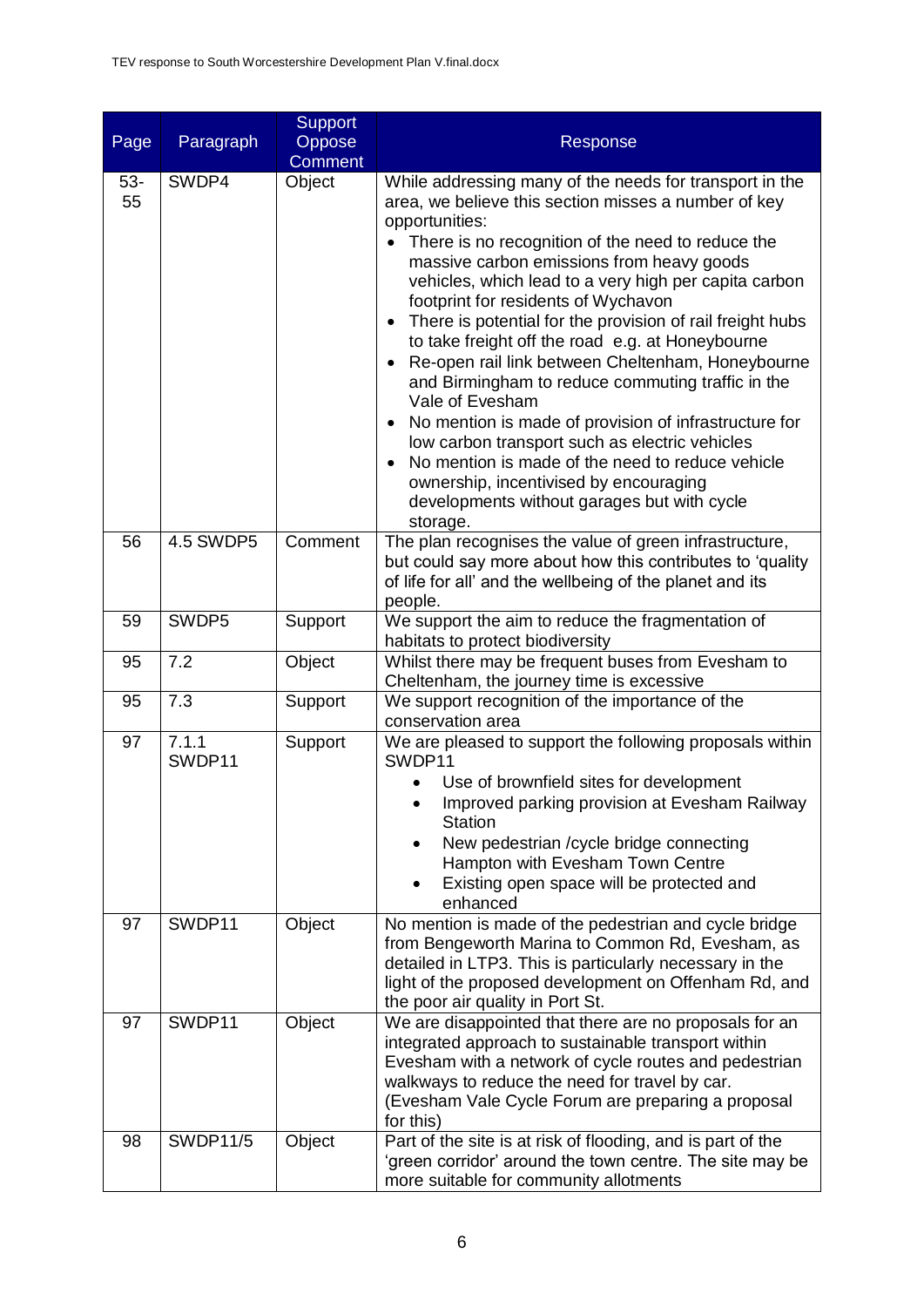| Page           | Paragraph       | <b>Support</b><br>Oppose<br><b>Comment</b> | Response                                                                                                                                                                                                                                                                                                                                                                                                                                                                                                                              |
|----------------|-----------------|--------------------------------------------|---------------------------------------------------------------------------------------------------------------------------------------------------------------------------------------------------------------------------------------------------------------------------------------------------------------------------------------------------------------------------------------------------------------------------------------------------------------------------------------------------------------------------------------|
| 98             | <b>SWDP11/6</b> | Object                                     | This development appears to create a barrier across the                                                                                                                                                                                                                                                                                                                                                                                                                                                                               |
|                |                 |                                            | green corridor between Abbey Gardens and Crown<br>Meadow                                                                                                                                                                                                                                                                                                                                                                                                                                                                              |
| 98             | SDWP11          | Object                                     | The plan appears not to address the need for additional<br>allotments within the town.                                                                                                                                                                                                                                                                                                                                                                                                                                                |
| 99             | 7.2.1<br>SWDP12 | Support                                    | We support the following elements of SWDP12:<br>Measures to improve accessibility through<br>pedestrian and cycle links to Evesham town<br>centre and Hampton, local employment areas,<br>schools, sports, health and community facilities.<br>The provision of new pedestrian/cycle bridge<br>across the River Avon from Hampton to the town<br>centre.<br>Measures to improve accessibility through<br>walking, cycling and public transport to the town<br>centre, including a pedestrian/cycle crossing at<br>the A46 trunk road. |
| 99             |                 | Comment                                    | It is surprising that no mention is made of the extensive<br>proposals for further development of Evesham Country<br>Park                                                                                                                                                                                                                                                                                                                                                                                                             |
| 136            | SWDP22          | Comment                                    | It is unclear whether consideration has been given to the<br>likely increase in the proportion of food supply being<br>produced locally, and the corresponding decrease in the<br>need to transport and distribute large quantities of<br>produce from overseas.                                                                                                                                                                                                                                                                      |
| 135            | 13.3            | Support                                    | Development should not jeopardise future agricultural<br>production.                                                                                                                                                                                                                                                                                                                                                                                                                                                                  |
| 152            | 17.1<br>SWDP26  | Object                                     | The following statement is unmeasurable, and therefore<br>not very helpful:<br>All development will be of the highest design quality                                                                                                                                                                                                                                                                                                                                                                                                  |
| 152            |                 | Support                                    | a. Siting and layout<br>We support the guidance for orienting buildings to<br>maximise energy efficiency                                                                                                                                                                                                                                                                                                                                                                                                                              |
| 152            |                 | Support                                    | g. Appropriate facilities: development should incorporate<br>appropriate waste management and storage facilities,<br>provision for the storage of bicycles, connection to IT<br>and other virtual communication networks and, where<br>feasible, provision for a bus shelter and/or bus service to<br>the development.                                                                                                                                                                                                                |
| $152 -$<br>153 |                 | Object                                     | There is no evidence within SDWP26 - Design that any<br>emphasis will be placed on designing for sustainability,<br>low energy use, efficient use of water, and waste<br>disposal, use of locally sourced materials and materials<br>with low embodied carbon, provision of space for<br>growing food, Etc.<br>While this is addressed to some extent elsewhere, we<br>believe that it should be embedded in the design<br>principles for all new development.                                                                        |
| 171            | 21.4            | Object                                     | Rather than simply accepting this as fact with very<br>wasteful consequences, should we not be incentivising<br>better use of existing housing stock?                                                                                                                                                                                                                                                                                                                                                                                 |